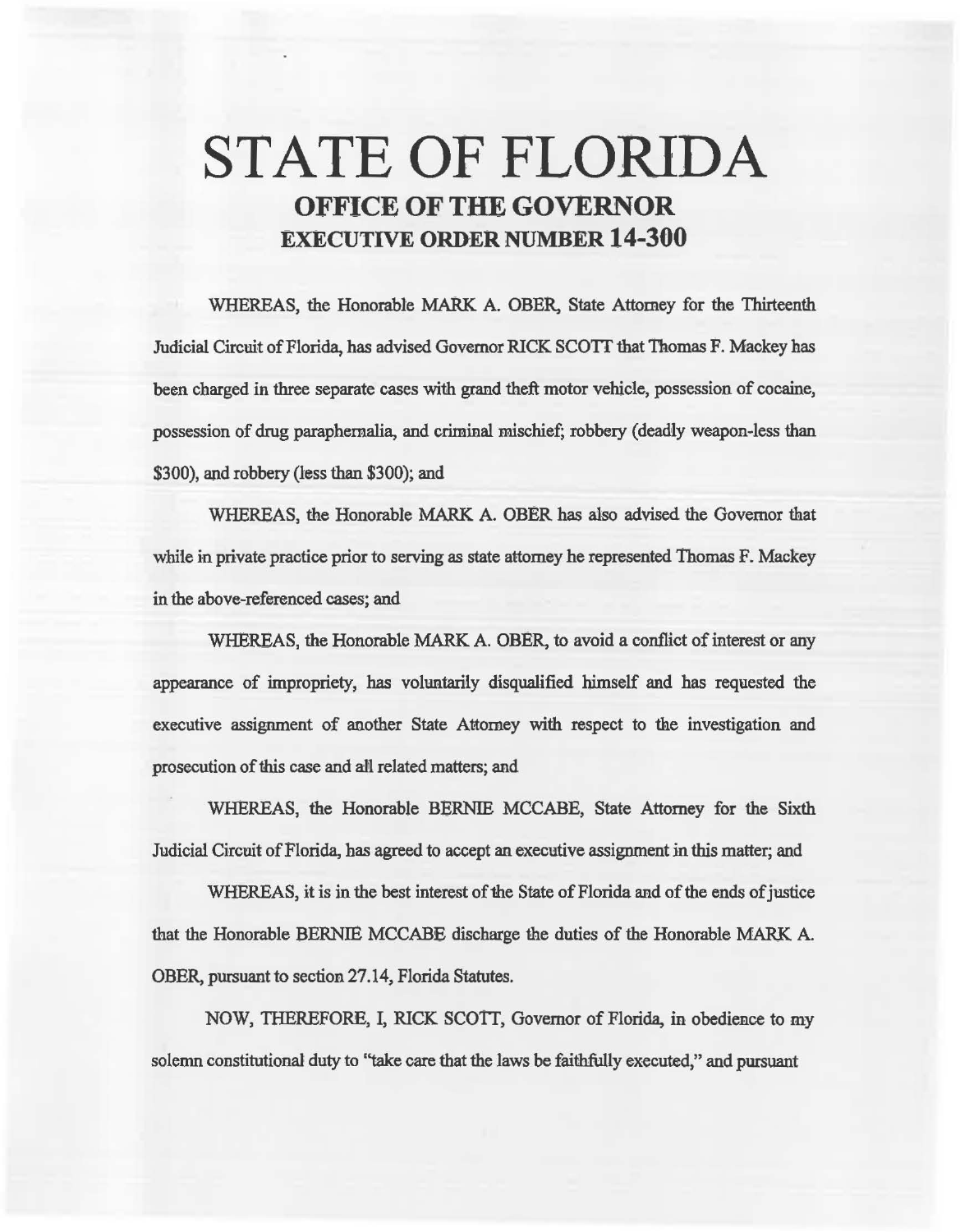to the Constitution and laws of the State of Florida, issue the following Executive Order, effective immediately:

# Section I.

The Honorable BERNIE MCCABE, State Attorney for the Sixth Judicial Circuit of Florida, referred to as the "Assigned State Attorney," is assigned to discharge the duties of the Honorable MARK A. OBER, State Attorney for the Thirteenth Judicial Circuit of Florida, as they relate to the investigation, prosecution and all matters related to Thomas F. Mackey.

## Section 2.

The Assigned State Attorney or one or more Assistant State Attorneys and Investigators, who have been designated by the Assigned State Attorney, shall proceed immediately to the Thirteenth Judicial Circuit of Florida, and are vested with the authority to perform the duties prescribed herein.

#### Section 3.

All residents of the Thirteenth Judicial Circuit are reqaested, and all public officials are directed, to cooperate and render whatever assistance is necessary to the Assigned State Attorney, so that justice may be served.

# Section 4.

The period of this Executive Assignment shall be for one  $(1)$  year, to and including November 20, 2015.